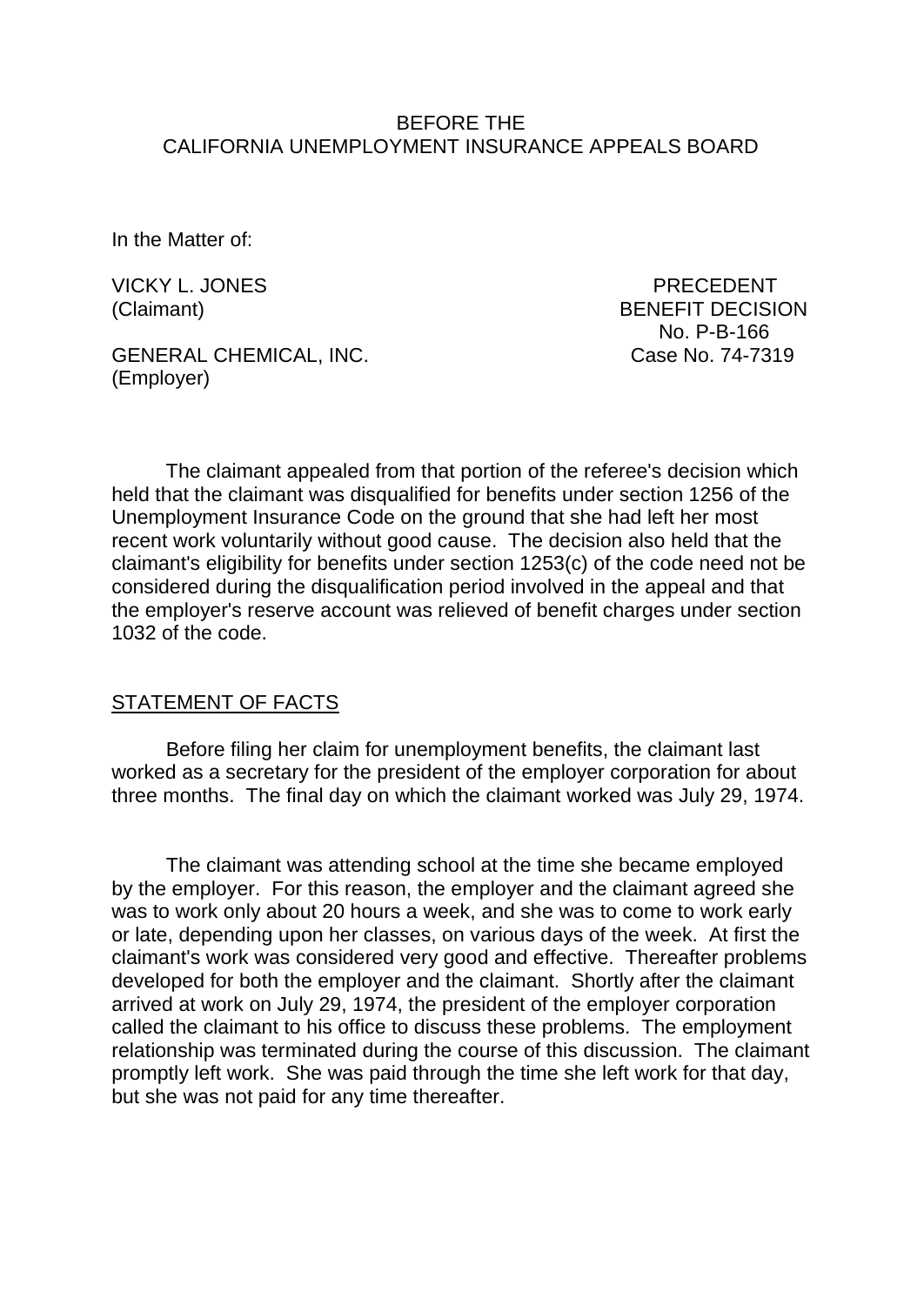Both the claimant, on August 2, 1974, and the president, on August 5,1974, reported to the Department that the claimant had been "dismissed." Both the claimant in her testimony and the president, according to a Department representative's report of a telephone conversation with the president, stated the claimant was given an option of leaving at once on July 29, 1974 or of staying through the pay period. The evidence is clear that by leaving at once, the claimant missed work and pay for the remaining three hours of scheduled work on July 29, 1974 and at least seven more hours of work either on the following day on a full-time schedule or some hours on July 30 and some hours on July 31, 1974 to total seven hours on a part-time schedule. The vice-president who alone appeared to testify for the corporation at the hearing had no personal knowledge of what took place during the discussion on July 29 as he had not been present.

The referee accepted evidence upon the question of whether the claimant was or was not discharged for misconduct connected with her most recent work. Before the end of the hearing, however, the referee limited the issue to whether the claimant had good cause to leave her work when she could have worked and been paid for ten additional hours before she had to leave because of the discharge. When asked why she did not work the ten additional hours, the claimant testified: "Probably because I was mad. I was."

The question before us for consideration is whether a voluntary leaving of work or a discharge took place when the employer gave notice of discharge to the claimant with an option either to leave at once or to remain through the rest of the day and a day or two longer through the end of the pay period and the claimant left at once.

## REASONS FOR DECISION

Section 1256 of the Unemployment Insurance Code provides that an individual is disqualified for benefits, and sections 1030 and 1032 of the code provide that the employer's reserve account may be relieved of benefit charges if the claimant left his most recent work voluntarily without good cause, or if he has been discharged for misconduct connected with his most recent work.

In determining whether there has been a voluntary leaving or a discharge under section 1256 of the code, it must first be determined who was the moving party in terminating the employment relationship. If the claimant left employment while continued work was available, then the claimant is the moving party. If the employer refuses to permit an individual to continue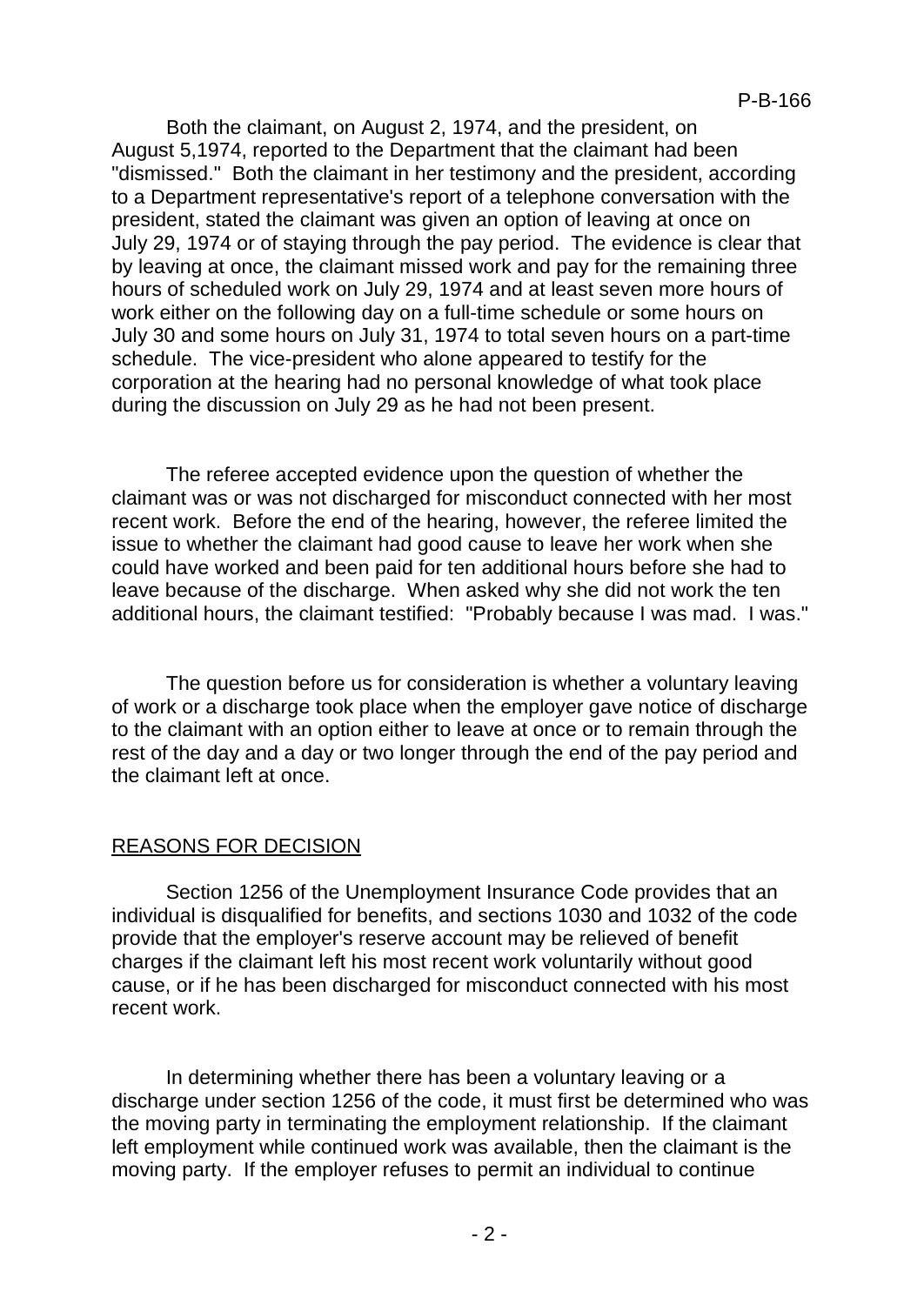working, although the individual is ready, willing and able to do so, then the employer is the moving party (Appeals Board Decision No. P-B-37).

In applying the above rule, we held in Appeals Board Decision No. P-B-101 that a claimant who left employment at approximately 11:30 a.m. on a day when his services were to be terminated at 5 p.m. had voluntarily left his most recent work because the employer expected the claimant to continue working until 5 p.m. and had paid him in advance for such services.

In Appeals Board Decision No. P-B-164, the claimant was to be laid off at the end of his work shift. He did not return from his lunch hour because he felt the employer had breached an agreement of rehire. The claimant therefore missed working the last three hours of his shift. He was not paid for those last three hours he did not work. We held that the claimant's leaving of work approximately three hours before the effective time of his layoff did not alter the character of the termination as a layoff due to lack of work and therefore section 1256 of the code did not apply.

In so holding, we reasoned that to strictly construe our holdings in Appeals Board Decisions Nos. P-B-37 and P-B-101 would result in unreasonable applications of section 1256 of the code, since it could be applied, for example, to a leaving one minute early. We stated, in part, as follows:

"Reason demands that our Appeals Board Decisions Nos. P-B-37 and P-B-101 be limited to those situations where the claimant leaves work prior to the effective date or day of termination of employment by the employer. Where the leaving occurs on the effective day of the termination by the employer, it does not constitute an intervening cause or reason for the claimant's unemployment sufficient to alter the character of the termination. Appeals Board Decision No. P-B-101 accordingly is overruled to the extent that it conflicts with these views."

In Appeals Board Decisions Nos. P-B-101 and P-B-164, we were concerned with the troublesome situation of a notice by an employer or an employee of a fixed date or day of termination of the employment relationship where there has been an acceleration by the other party of the time of leaving on the last day of work covered by the notice.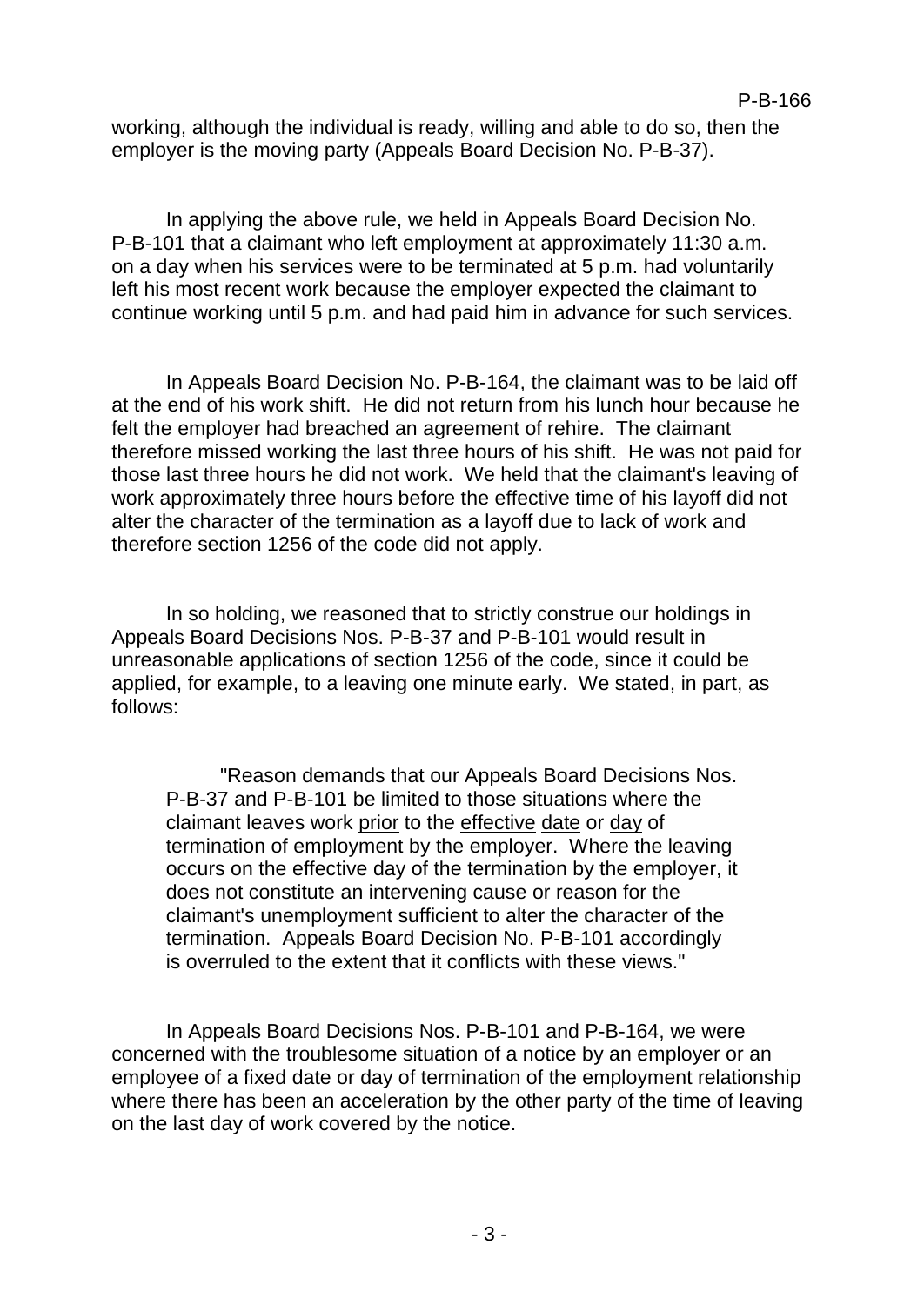In the present case, on the other hand, while the claimant was given notice of discharge on July 29, 1974, she was also given the option of leaving work immediately or of working some ten more hours by completing the three hours left on her shift on the day of notice and the remaining seven hours of work during the pay period which ended on July 30 or July 31, 1974. She was given no choice as to whether she was to be discharged but only given some option in selecting the time of discharge.

We considered such a situation in Appeals Board Decision No. P-B-102 where the claimant submitted a resignation to the employer on June 9, 1969 to become effective when a replacement was obtained. The employer obtained a replacement who was to begin work on July 2, 1969. The claimant was absent because of illness for a portion of June 24 and all of June 25, 1969. On June 26, 1969, she telephoned the employer to offer to return to work the next day. However, the employer notified the claimant she need not return to work as the employer could handle the claimant's work. We held that the claimant was the moving party in terminating the employment relationship by giving notice of resignation effective when a replacement was obtained which took place on June 26, 1969 when the employer absorbed the claimant's duties and became the replacement.

The employer in Appeals Board Decision No. P-B-102, just as the claimant in the present case, was not given any choice as to whether the employment relationship was going to be terminated; that employer and this claimant were given a limited choice only as to precisely when the work would end. In a situation such as this, it is our opinion that we must return to a consideration of the moving party and proximate cause concepts as discussed in Appeals Board Decisions Nos. P-B-27, P-B-37 and P-B-39. In those last three cited decisions, we held that unless wages were paid through the date of notice of voluntary leaving or discharge, the voluntary act of giving such a notice of termination would be supplanted by the equally voluntary act of the other party of accelerating the ending of work as the proximate cause of the termination of the employment.

In none of those last cited decisions had the other party been notified of an option to accelerate or to fix the date of termination. Such an option is not a mere matter of form but is a matter of substance, constituting a discharge or resignation at the limited convenience of the other party. Exercise of such a limited option does not, in our opinion, constitute such an equally voluntary act as to supplant the voluntary act of discharge or resignation so as to become the proximate cause of the termination of employment. No such options were given in Appeals Board Decisions Nos. P-B-27, P-B-37 and P-B-39. We conclude in the present case that, where the employer discharged the